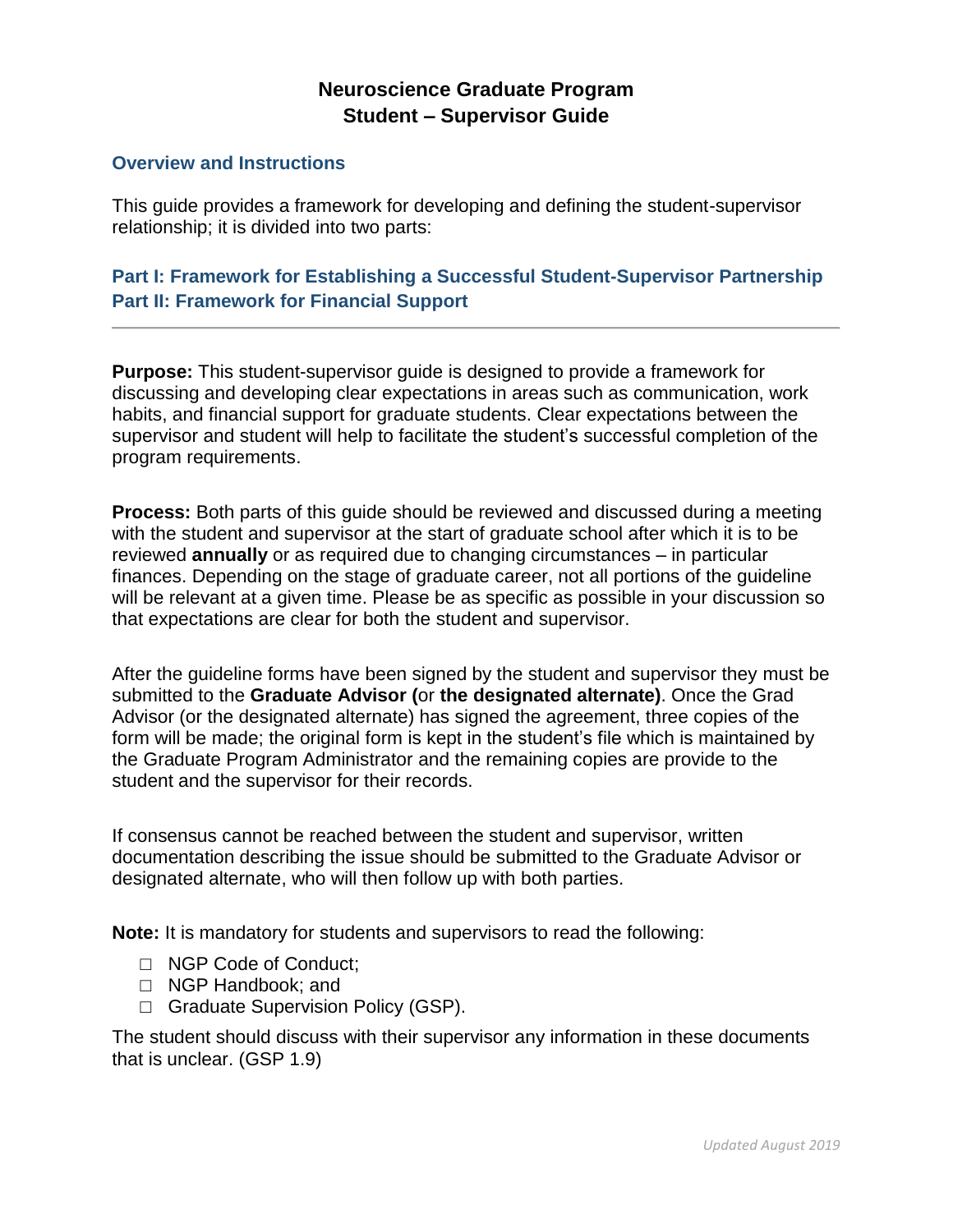## **Part I: Framework for Establishing a Successful Student-Supervisor Partnership**

Graduate school is both challenging and very rewarding. It is important to acknowledge that there is a major transition from undergraduate work - which is highly structured and prescriptive - to graduate work. Graduate work is highly flexible; requires initiative, selfmotivation, self-organization; as well as the gradual development of independent direction and thought, in consultation with a supervisor. There is no manual for success; however, the challenges of graduate school are best managed when students and supervisors are open and honest with one another and communicate clearly and on a regular basis.

To facilitate communication and clarify expectations, the supervisor and the student will discuss the following points as applicable to the student's stage in the program:

- □ **Project development** Projects must be developed in consultation with the supervisor. As graduate thesis/dissertation work is supported by operating grants to the supervisor, the focus of the thesis work stems directly from the focus of the lab. Project development discussions can include: background information, relevant literature, preliminary data, working models and hypotheses, potential aims, as well as short and long term experimental goals.
- □ **Student-supervisor meetings** This can include: the type (group lab meeting, one-on-one etc.), frequency (once a week, once a month etc.) and meeting expectations (data updates, level of preparedness, etc.).
- □ **Supervisory committee make-up -** The supervisor and student will collaborate to form a supervisory committee which considers the project and the relevant expertise of potential committee members. There should be an element of arm's length relationship among the committee's membership and the primary supervisor. The first supervisory meeting should take place *within the first semester* of entry into the program*.*
- □ **Course work** When choosing courses, the student should consider both the program's course requirements as well as how a course's content aligns with the project and experimental goals. Course choices must be discussed with the supervisor and *approved by the supervisory committee*.
- □ **Expectations for work hours -** The student and supervisor should come to an initial agreement on the student's typical working hours/schedule; typically this would constitute a full-time level of commitment. This information is important as the supervisor might want to ensure that the student is in the lab during their typical working hours so that they can be available to help the student. It is important to understand the expectations of the experiments and the field of research they are undertaking. Students should be aware that on occasion their experiments may require them, within reason, to work outside of their pre-determined working hours.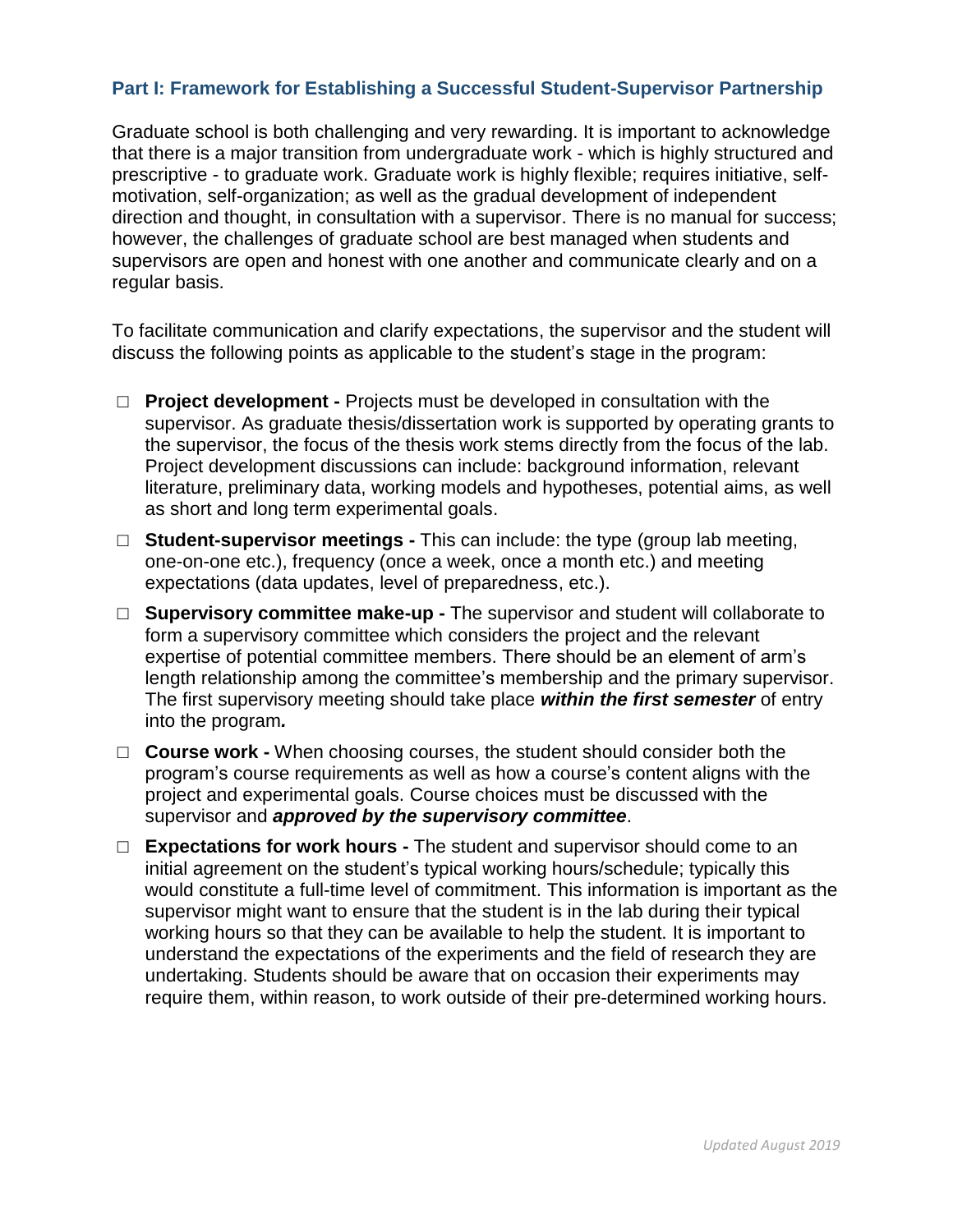- □ **Goal setting, productivity, time-management -** It is important to differentiate between "busy" vs "productive". Recognize that being in the lab for long hours does not necessarily equate to adequate progress; this is an especially important distinction to understand when a student is enrolled in courses and managing experiments in parallel.
- □ **Communication and honesty** Students should keep their supervisor informed if they don't feel they are progressing well or if their goals/workload feels unmanageable. In a respectful manner, the supervisor should provide the student with constructive and descriptive feedback on their progress.
- $\Box$  **Providing feedback** Review the expectations regarding the maximum amount of time allocated for the supervisor to return comments on a thesis, dissertation or research proposal. The maximum time allotted cannot exceed **20 business days** without extenuating circumstances (GSP 5.9)
- □ **Scientific integrity -** It is of the utmost importance that students understand scientific integrity as documented in the Neuroscience Graduate Handbook and Code of Conduct. Student review of the preceding documents is mandatory.
- □ **Time off -** Graduate students are entitled to a **minimum of 10 working days** of vacation per year, not including weekends, statutory holidays, or university closure days (FGS Calendar Page 39). The student should provide advance notice pertaining to their intention to take vacation days or leaves of absence, as set out in the FGS Calendar (*GSP 9.18*). If a student requires additional time off they must speak to their supervisor.
- □ **Writing/study for special degree requirements -** Define the expectations for the amount of time that a student can be away from the lab/research to write their thesis/dissertation/candidacy exam.

#### **Signatures:**

| Student (please print)                           | <b>Student Signature</b>                         |
|--------------------------------------------------|--------------------------------------------------|
| Supervisor (please print)                        | <b>Supervisor Signature</b>                      |
| Grad Advisor/designated alternate (please print) | Grad Advisor/designated alternate (please print) |
| (y/m/d)                                          |                                                  |

**Note:** This form must be reviewed and updated at a minimum of once per year or more frequently as required by changing circumstances.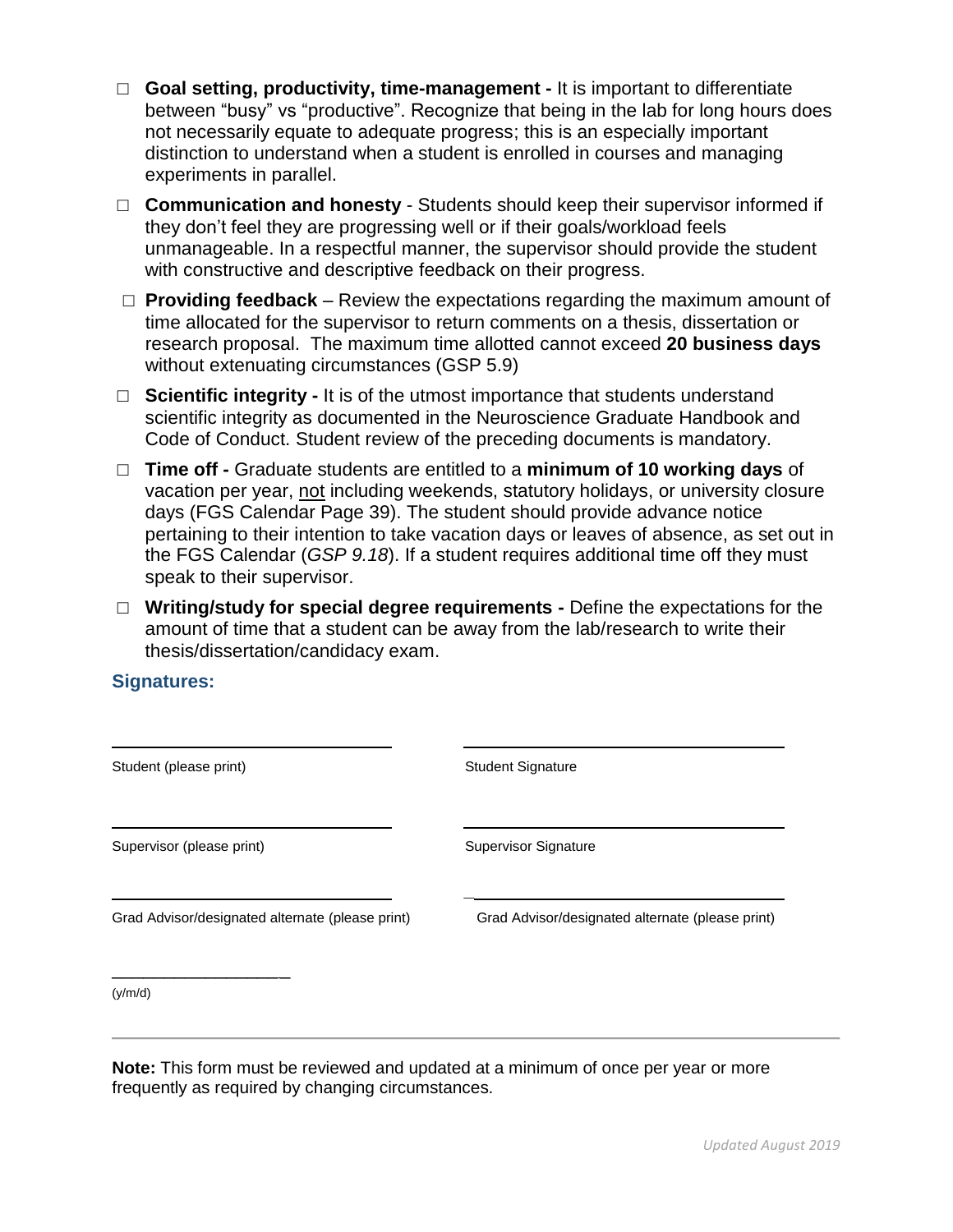## **Part II: Framework for Financial Support**

#### **Graduate Student Stipend**

As per the GSP (*5.10*), the supervisor(s) must identify the student's annual stipend amount, its duration, general source(s), and whether/how it is renewable.

□ **Minimum amount -** A stipend of \$20,000 per year is guaranteed to graduate students. Students can expect that the precise sources of funding will often change due to changes in resources (e.g. grants from different funding bodies starting and ending, award announcements, etc.), however, the overall general funding sources should be identified (i.e. grant, scholarship, TA).

As per FGS policy, a month's written notice is required to restructure, reduce or withdraw financial support from a student (e.g. requirement of TA ship to meet the minimum amount) (GSP 7.13); these changes should be discussed openly and be agreed upon. All funding information will be provided to the student from the **student's home department**.

□ **Duration -** The minimum stipend is guaranteed for 2 years for a Master's program and 4 years for a PhD program. Financial support beyond the timeframes noted above depends on the ability of a supervisor to support a student or on preexisting scholarships and awards. If a student is graduating or approaching the end of the 2 or 4 year timeframes described above, they should initiate a discussion with their supervisor, well in advance, regarding a possible extension of funding.

### **Presentations at Scientific Conferences – Guidelines**

A student should discuss/review with their supervisor the following prior to submitting an abstract or registering for a conference:

- $\Box$  the details of the conference in order to determine if attendance/abstract submission is appropriate;
- $\Box$  that all co-authors are informed and provide written approval for abstract submission. If the co-author is a student who has graduate, please speak to your supervisor regarding the process for obtaining approval; and
- $\Box$  if financial support is being provided, the amount of the agreed-upon financial support is documented in writing (email).

Students are expected to apply for travel awards/grants from their home department, from the Faculty of Graduate Studies and other available sources to offset the costs incurred during travel to conferences.